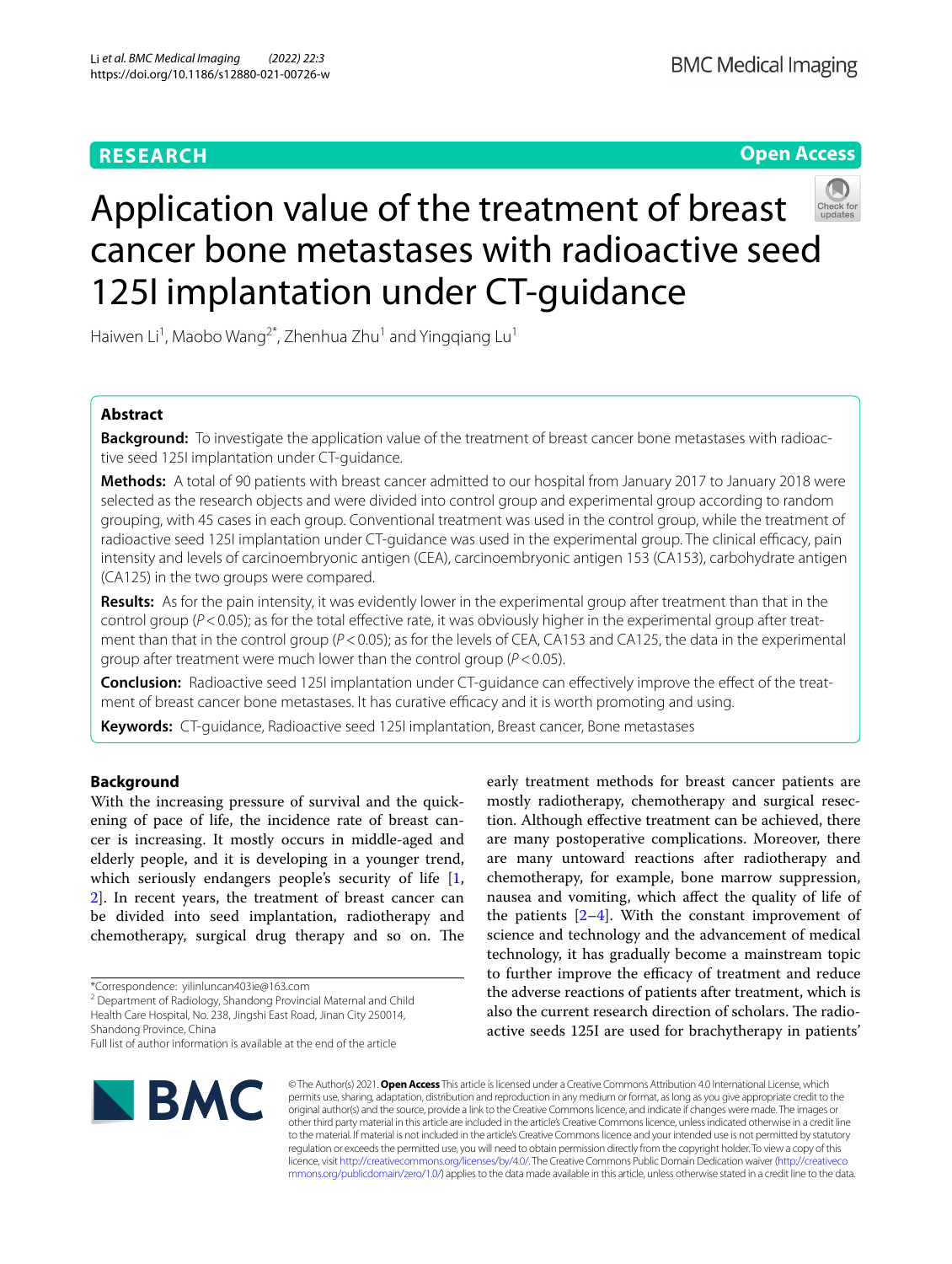lesions under CT-guidance. The purpose is to implant the seeds into the patient's lesion and provide uninterrupted treatment to the patient's lesion  $[5-8]$  $[5-8]$ .

Radioactive particle therapy can further improve the therapeutic efect, meanwhile, it can kill tumor cells as much as possible and reduce the sufering of patients. At present, radioactive particle therapy has been widely used in major hospitals and achieved signifcant therapeutic efects [\[9](#page-4-5), [10](#page-4-6)]. Symptoms can be relieved within 60 days for common solid tumors. According to diferent conditions, targeted treatment measures can be taken to efectively improve the quality of life of these patients. In order to further explore the application value of the treatment of breast cancer bone metastases with radioactive seed 125I implantation under CT-guidance, 90 cases of breast cancer patients in our hospital from January 2017 to January 2018 are selected as the research objects. The report is summarized as follows:

## **Materials and methods**

### **General information**

There are 90 cases of breast cancer patients in our hospital from January 2017 to January 2018 were selected as the research objects. The patients were aged from 40 to 70 years old, with an average age of  $(51.5 \pm 10.9)$  years old. They were randomly divided into the control group and the experimental group, with 45 cases in each group. The physical data comparison is shown in Table [1.](#page-1-0)

### **Inclusion criteria**

- 1. Met the diagnostic criteria for breast cancer bone metastasis;
- 2. Had complete clinical data;
- 3. The research was approved by the ethics committee of the hospital, and the patients and their family numbers knew the purpose and process of the research and signed the informed consent form.

## **Exclusion criteria**

- 1. To combined with malignant tumor;
- 2. To eliminate physical disability;
- 3. To eliminate the patients with drug allergy.

## **Methods**

The control group received conventional treatment with specifc measures as follows:

(1) Use strontium chloride (89Sr) injection [Manufacturer: Shanghai Atomic Sinovac Pharmaceutical Co., LTD., the approval number is national medicine

<span id="page-1-0"></span>

| Classification                          |                  | $RG(n=45)$ $CG (n=45)$ | $X^2$ or t $P$ |       |
|-----------------------------------------|------------------|------------------------|----------------|-------|
| Age (years old)                         | $51.5 \pm 10.98$ | $51.3 \pm 11.01$       | 0.086          | 0.931 |
| BMI ( $kg/m2$ )                         | 26.49±1.82       | $26.56 \pm 1.79$       | 0.183          | 0.854 |
| Previous history                        |                  |                        |                |       |
| History of hypertension                 | 21 (46.66)       | 17 (37.78)             | 0.728          | 0.393 |
| History of diabetes                     | 12 (26.67)       | 15 (33.33)             | 0.476          | 0.490 |
| History of chronic<br><b>bronchitis</b> | 12 (26.67)       | 13 (28.89)             | 0.055          | 0.814 |
| Smoking history                         |                  |                        | 0.211          | 0.645 |
| Yes                                     | 2 (4.44)         | 3(6.67)                |                |       |
| No                                      | 43 (95.56)       | 42 (93.33)             |                |       |
| Drinking history                        |                  |                        | 0.123          | 0.725 |
| Yes                                     | 4(8.89)          | 5(11.11)               |                |       |
| No                                      | 41 (91.11)       | 40 (88.89)             |                |       |
| Residence                               |                  |                        | 0.052          | 0.818 |
| Urban                                   | 32 (71.11)       | 31 (68.89)             |                |       |
| Rural                                   | 13 (28.89)       | 14 (31.11)             |                |       |

permission number H20041312, and the specifcation is 89 sr 150 MBq (4 mCi)/4 mL (bottle); 89Sr 43.6– 90.4 mg/4 mL (bottle)], the dosage is 1.5–2.0 MBq (40–55 μCi)/kg.

Usage: The liquid should be injected slowly and intravenously without dilution. The injections were repeated at least 3 months;

 $(2)$  The patients should receive blood examination to ensure that the numeration of leukocyte more than 3500/  $mm<sup>3</sup>$  and blood platelet count more than 80,000/mm<sup>3</sup>.

According to the doctor's advice, regular blood review should be carried out for the patients. If the patient's body has abnormal pain and other symptoms after treatment, the drug dosage can be reduced or targeted treatment can be implemented;

(3) Stop using calcium for more than 2 weeks, the use of drugs must be carried out under the guidance of professional medical personnel.

The experimental group was treated with radioactive seed 125I implantation under CT-guidance. The specific measures were as follows:

- 1. The patients were checked for various physical indicators before treatment, such as liver function, blood routine, and kidney function;
- 2. The CT (Somatom Definition AS, Equipment model: Perspective) image was imported into the Treatment Planning System(TPS) to accurately confrm the location of the lesions after scanning, and the activity, number and arrangement of particles required for treatment were calculated according to the drug dose;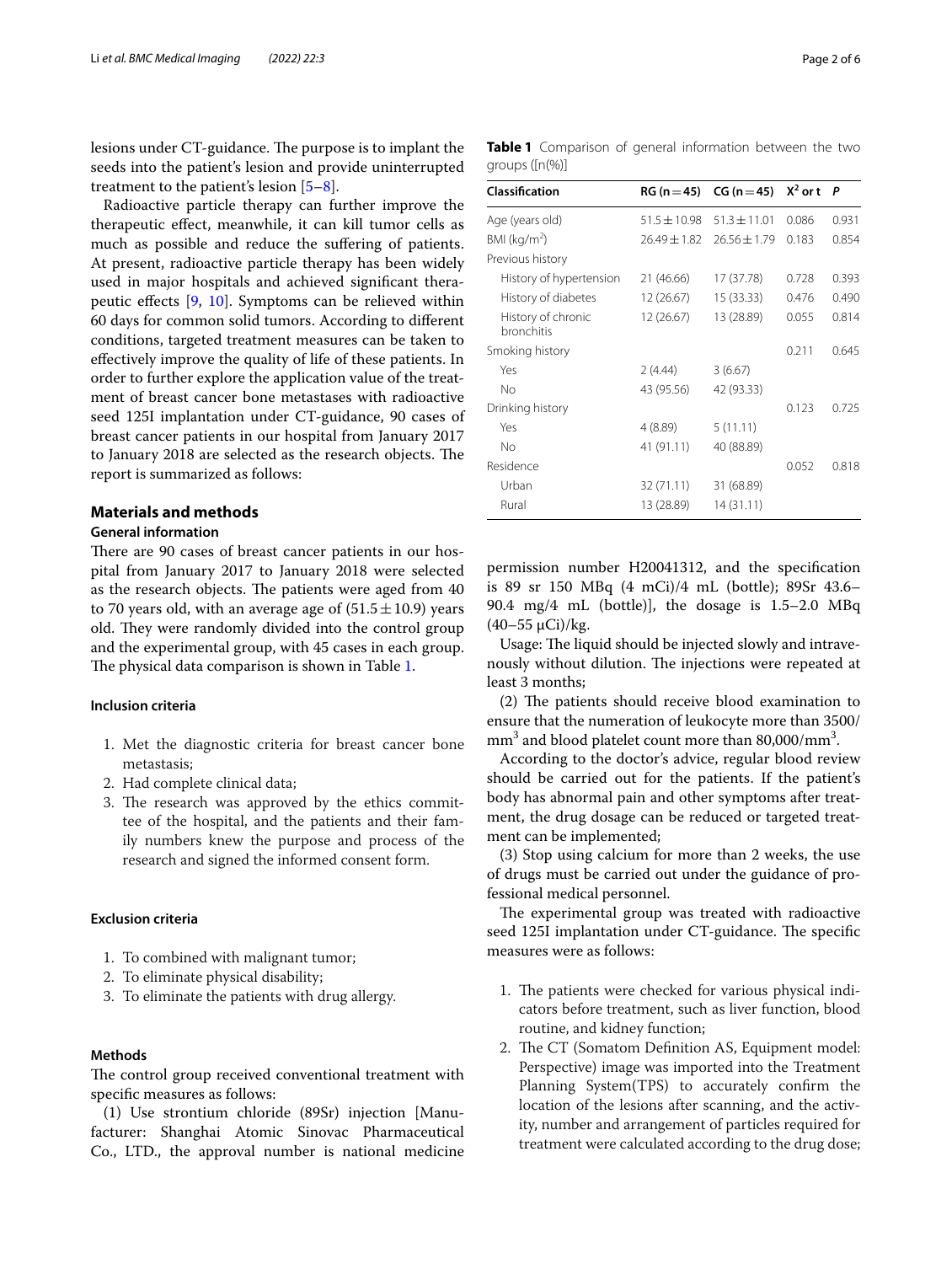the diameter of radioactive seed 125I is 0.88 mm, the length is 4.5 mm, and the radiation dose of each seed is 0.4–1.0 mci (average 0.6 mci), half-life is 59.4 d, and it takes 20 d to release 94% of the radiation dose;

- 3. The patients were given local anesthesia, and the seed implantation needle was placed in the center of the lesion in the patient's body, and parallel needle placement was conducted every 11 mm. Intermittent CT scanning was performed for the lesions, and supplement was carried out for the areas with uneven particle distribution;
- 4. Monitor the patients' vital signs;
- 5. If there are complications in the treatment of patients should be dealt with in time.

## **Observation index**

The indexes of CEA, CA125 and CA153 were observed in the two groups after treatment, and the pain intensity after treatment was compared between the two groups. Using Prism software to make a clear chart for each treatment index.

By comparing the therapeutic efect of the two groups of patients, the evaluation criteria were divided into 4 grades, among which grade I was reduction, fading or disappearance of bone metastasis, and no other new lesions were found; grade II was that the bone metastasis lesions had not been improved and no other new lesions were found; grade III was that bone metastases have improved and new lesions appeared; grade IV was the aggravation or deterioration of bone metastasis lesions, and new lesions appeared. According to the analysis of the treatment results by professionals, the grade I and grade II were judged as efective, grade III and grade IV

<span id="page-2-0"></span>**Table 2** Comparison of pain degree between the two groups [n(%)]

| <b>Groups</b> | n  | <b>Painless</b> | Mild           | Moderate       | Severe        | Total pain     |
|---------------|----|-----------------|----------------|----------------|---------------|----------------|
| <b>RG</b>     | 45 | 51.11% (23/45)  | 35.56% (16/45) | 11.11% (5/45)  | 2.22% (1/45)  | 48.89% (22/45) |
| CG            | 45 | 24.44% (11/45)  | 22.22% (10/45) | 35.56% (16/45) | 17.78% (8/45) | 75.56% (34/45) |
| $X^2$         |    |                 |                |                |               | 6.806          |
| P             |    |                 |                |                |               | < 0.05         |

### <span id="page-2-1"></span>**Table 3** Comparison of efficacy evaluation between the two groups

| Groups    | n  | <b>Efficacy evaluation</b> |                |                |                | <b>Total effective rate</b> |
|-----------|----|----------------------------|----------------|----------------|----------------|-----------------------------|
|           |    |                            | Ш              | Ш              | IV             |                             |
| <b>RG</b> | 45 | 44.44% (20/45)             | 26.67% (12/45) | 17.78% (8/45)  | 11.11% (5/45)  | 71.11% (32/45)              |
| CG        | 45 | 24.44% (11/45)             | 17.78% (8/45)  | 31.11% (14/45) | 26.67% (12/45) | 42.22% (19/45)              |
| $X^2$     |    |                            |                |                |                | 7.647                       |
| P         |    |                            |                |                |                | < 0.05                      |

were judged as invalid, and the total efective rate was the sum of grade I and grade II.

The patients were evaluated by visual analogue Scale (VAS) and told to fll in the form truthfully after treatment. The scale was divided into 10 points, in which 0 point was classifed as painless, 1 to 4 was mild pain, 5 to 7 was moderate pain, and 8–10 was severe pain.

#### **Statistical analysis treatment**

The experimental data were statistically analyzed and processed by SPSS21.0 software. The count data was analyzed by  $x^2$  test and expressed by [n  $(\%)$ ]. The measurement data was analyzed by t-test and expressed by  $(x \pm s)$ . When  $p < 0.05$ , the difference has statistically significance.

#### **Results**

## **Comparison of general information**

No signifcant diferences were identifed in age, body mass index (BMI), previous history, smoking history, drinking history and residence between the two groups (*P*>0.05), as shown in Table [1.](#page-1-0)

#### **Comparison of pain degree between the two groups**

The total pain rate of the experimental group after treatment was obviously lower than that of the control group (*P*<0.05), as shown in Table [2.](#page-2-0)

**Comparison of efficacy evaluation between the two groups** The total effective rate of the experimental group was signifcantly higher than that of the control group (*P*<0.05), as shown in Table [3](#page-2-1).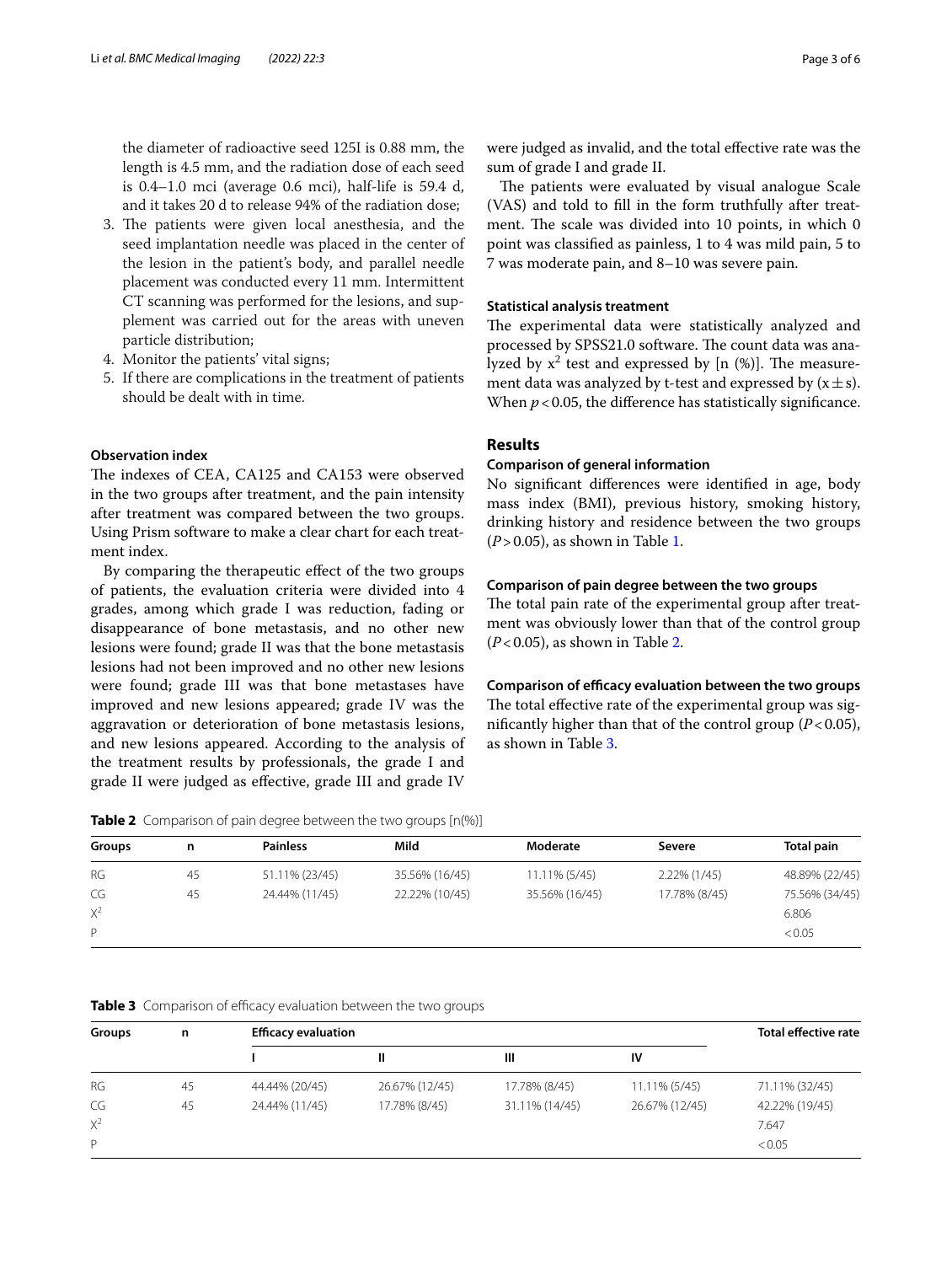## **Comparison of CEA levels between the two groups**

The CEA level of the experimental group after treatment was signifcantly lower than that of the control group (*P*<0.05), as shown in Fig. [1](#page-3-0).

## **Comparison of CA153 levels between the two groups**

The CA153 level in the experimental group was obviously lower than that in the control group  $(P<0.05)$  after treatment, as shown in Fig. [2.](#page-3-1)

## **Comparison of CA125 levels between the two groups**

The level of CA125 in the experimental group was significantly lower than that in the control group (*P*<0.05) after treatment, as shown in Fig. [3](#page-3-2):

## **Discussion**

Breast cancer is a malignant tumor occurring in the glandular epithelium of the breast. In recent years, the incidence rate of breast cancer is increasing. The cause of its formation is complex and has not been elucidated yet  $[11, 12]$  $[11, 12]$  $[11, 12]$  $[11, 12]$ . The research confirmed that the incidence of the disease is correlated with age. The incidence of the disease is low before the age of 25 and increases gradually after the age of 26. The incidence is high from 49 to 55 years old and decreases gradually after the age of 56. Early diagnosis and treatment can improve the therapeutic efect. Conventional surgical resection of tumors and drug treatment can only relieve part of the patient's condition, but cannot inhibit the metastasis of cancer cells in time [\[12–](#page-4-8)[15\]](#page-4-9). With the continuous improvement and advancement of medical technology, the therapeutic efect of breast cancer has been efectively improved, but there are still some patients with cancer cell proliferation and metastasis after treatment, and bone metastasis, as one of the most common metastasis of breast cancer, has a metastasis rate of up to 71%. Bone metastasis of breast

<span id="page-3-0"></span>



<span id="page-3-1"></span>cancer is a complex process, which is mainly manifested as the destruction of bone tissue and release of various growth factors stored in bone tissue through the interaction with bone cells after the metastasis of breast cancer through blood fow to the bone, so that the tumor cells constantly proliferate and form metastasis [[16,](#page-4-10) [17](#page-4-11)]. Therefore, to seek effective treatment for bone metastasis of breast cancer has become the focus of current research.

This research showed that radioactive seeds 125I implantation therapy under CT-guidance had a signifcant therapeutic efect on the treatment of breast cancer bone metastases. Radioactive seed implantation can be used to treat the patient's lesions without interruption according to the TPS plan. After the radioactive seeds are



<span id="page-3-2"></span>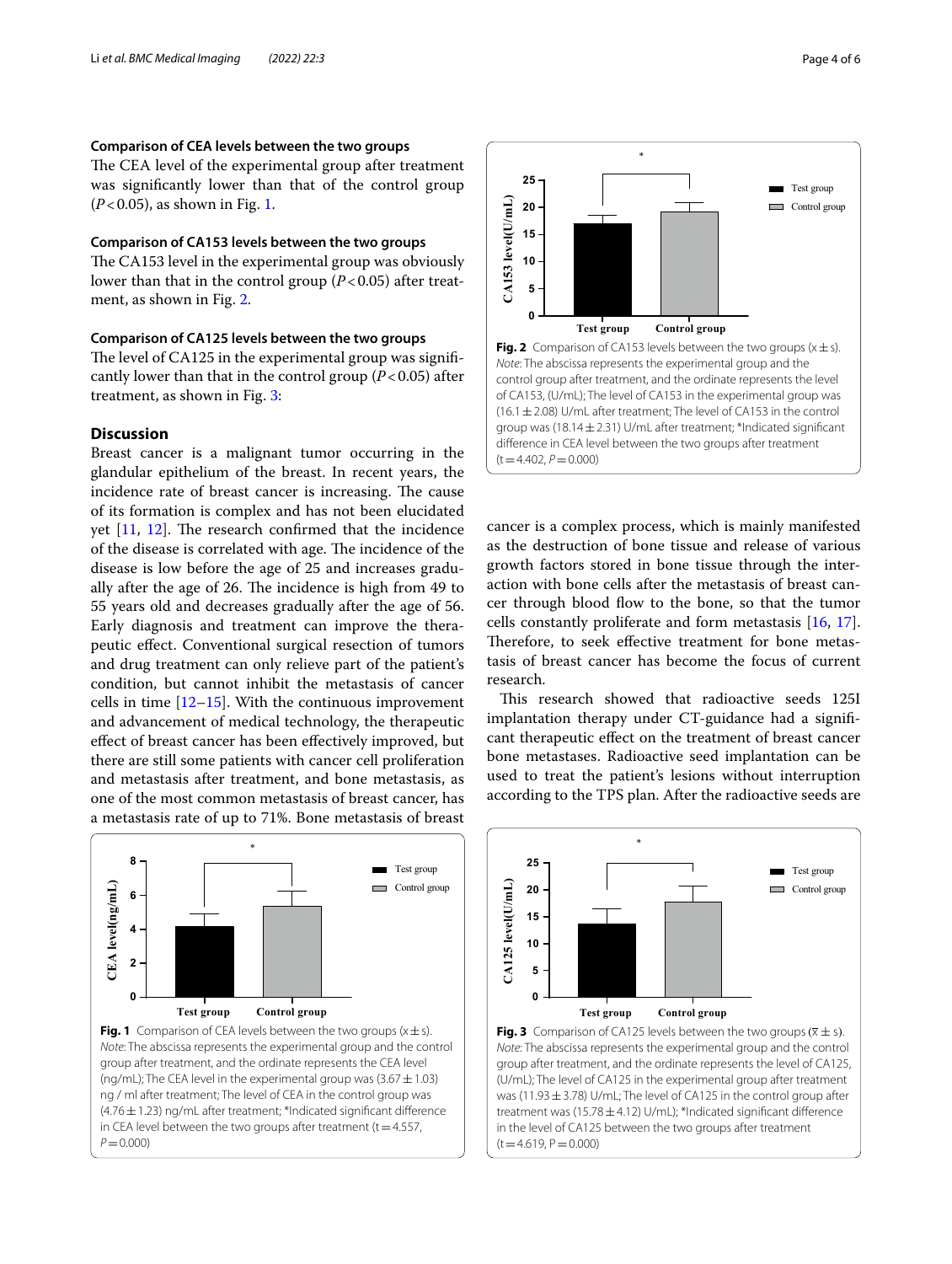arranged in a fxed order, the seeds are arranged in parallel and evenly distributed  $[18]$  $[18]$ . The seeds 125I can be implanted into the tumor with the aid of seed implanter and seed insertion needle, which can continuously release gamma rays and destroy the DNA of tumor cells, so as to inhibit tumor division.

This research showed that the total effective rate of the experimental group after treatment was 71.11%, which was obviously higher than 42.22% of the control group. It is consistent with the research results of Bansal et al. [\[19](#page-5-0)]. This article pointed out that "the total effective rate of the combined group after receiving radioactive seed 125I implantation under CT-guidance was 71.43%, which was signifcantly higher than 45.71% of the control group", indicating that radioactive seed 125I implantation under CT-guidance is more efective than conventional treatment in the treatment of breast cancer bone metastasis.

## **Conclusion**

In conclusion, the radioactive seed 125I implantation under CT-guidance can efectively improve the therapeutic efect of breast cancer bone metastases, reduce the pain of patients and improve their quality of life, it has curative efect which is worthy of promotion and use.

#### **Abbreviations**

CEA: Carcinoembryonic antigen; TPS: Treatment planning system.

#### **Acknowledgements**

Not applicable.

#### **Authors' contributions**

HL designed the study; MW performed experiments; ZZ collected and analysed data; YL wrote the manuscript. All authors read and approved the fnal manuscript.

#### **Funding**

Not applicable.

#### **Availability of data and materials**

The datasets used and/or analysed during the current study are available from the corresponding author on reasonable request.

#### **Declarations**

#### **Ethics approval and consent to participate**

The research was approved by the ethics committee ofour hospital, and the patients and their family numbers knew the purpose and process of the research and signed the informed consent form. All methods were carried out in accordance with the Declaration of Helsinki.

#### **Consent for publication**

Not applicable.

#### **Competing interests**

The authors declare that they have no competing interests.

#### **Author details**

<sup>1</sup> Department of Radiology, Zibo Hospital of Shandong Guoxin HealthCare Group, Zibo, China. <sup>2</sup> Department of Radiology, Shandong Provincial Maternal and Child Health Care Hospital, No. 238, Jingshi East Road, Jinan City 250014, Shandong Province, China.

#### Received: 4 November 2021 Accepted: 25 November 2021 Published online: 04 January 2022

#### **References**

- <span id="page-4-0"></span>1. Sun G, Wang T, Li X, et al. Sub-micrometer Au@PDA-125I particles as theranostic embolism beads for radiosensitization and SPECT/CT monitoring. Adv Healthc Mater. 2018;7(16):1800375.
- <span id="page-4-1"></span>2. Silverman MP, Mudvari A. Brownian motion of radioactive particles: derivation and Monte Carlo test of spatial and temporal distributions. World J Nucl Sci Technol. 2018;8(02):86–119.
- 3. Porto F, Quattrocchi L, Trifro A, et al. Pulse shape discrimination of plastic scintillator EJ 299–33 with radioactive sources. Nucl Instrum Methods Phys Res Sect A Accel Spectrom Detect Assoc Equip. 2018;889:83–8.
- <span id="page-4-2"></span>4. Arutyunyan RV, Pripachkin DA, Dolganov KS, et al. Assessment of parameters of radioactive aerosol release through air duct system using the SOCRAT/V3 code. Nucl Technol. 2018;203(1):92–100.
- <span id="page-4-3"></span>5. Coulaud J, Brumas V, et al. Tissue-inspired phantoms: a new range of equivalent tissue simulating breast, cortical bone and lung tissue. Biomed Phys Eng Express. 2018;4(3):035017.
- 6. Syarifah S, Hamdi T, et al. Relation of polymorphism C1236T and C3435T in ABCB1 gene with bone marrow suppression in chemotherapy-treated breast cancer patients. IOP Conf Ser Earth Environ Sci. 2018;125(1):012126.
- 7. Tauro M, Lynch CC. Cutting to the chase: how matrix metalloproteinase-2 activity controls breast-cancer-to-bone metastasis. Cancers. 2018;10(6):185.
- <span id="page-4-4"></span>8. Brown JE, DeCristo MJ, Ubellacker JM, et al. Modulating bone marrow hematopoietic lineage potential to prevent bone metastasis in breast cancer. Cancer Res Off Organ Am Assoc Cancer Res. 2018;78(18):5300-14.
- <span id="page-4-5"></span>9. Okada Y, Abe T, Shinozaki M, et al. Strontium-89 therapy for breast cancer bone metastases: pain relief effects and predictive factors. Adv Breast Cancer Res. 2018;7(04):250–7.
- <span id="page-4-6"></span>10. Santini D, Baldi PL, Venditti O, et al. The possible diferent roles of denosumab in prevention and cure breast cancer bone metastases: a "hypothesis-generator" study from clinical practice. Oncol Lett. 2018;16(6):7195–203.
- <span id="page-4-7"></span>11. Buonomo CO, Giannini E, Bonanno E, et al. Breast osteoblast-like cells: a reliable early marker for bone metastases from breast cancer. Clin Breast Cancer. 2018;18(4):659–69.
- <span id="page-4-8"></span>12. Quent VMC, Taubenberger AV, Reichert JC, et al. A humanised tissueengineered bone model allows species-specifc breast cancer-related bone metastasis in vivo. J Tissue Eng Regen Med. 2018;12(2):494–504.
- 13. Gong Y, Zhang J, Ji P, et al. Incidence proportions and prognosis of breast cancer patients with bone metastases at initial diagnosis. Cancer Med. 2018;7(8):4156–69.
- 14. Takemori T, Kawamoto T, Niikura T, et al. Transcutaneous carbon dioxide application suppresses bone destruction caused by breast cancer metastasis. Oncol Rep. 2018;40(4):2079–87.
- <span id="page-4-9"></span>15. Cocciardi S, Khanna KK, Simpson PT, et al. Characterization of a novel breast cancer cell line derived from a metastatic bone lesion of a breast cancer patient. Breast Cancer Res Treat. 2018;170(1):179–88.
- <span id="page-4-10"></span>16. Malaj B, Sallaku A, Kozma E, et al. Risk factors that infuence the development of bone metastasis in breast cancer patients. Eur J Cancer Of J Eur Organ Res Treat Cancer. 2018;92:S42.
- <span id="page-4-11"></span>17. Oruç Z, Kaplan MA, Arslan Ç. An update on the currently available and future chemotherapy for treating bone metastases in breast cancer patients. Expert Opin Pharmacother. 2018;19(12):1305–16.
- <span id="page-4-12"></span>18. Angiulli G, Versaci M. A neuro-fuzzy network for the design of circular and triangular equilateral microstrip antennas. Int J Infrared Millim Waves. 2002;23(10):1513–20.<https://doi.org/10.1023/a:1020333704205>.